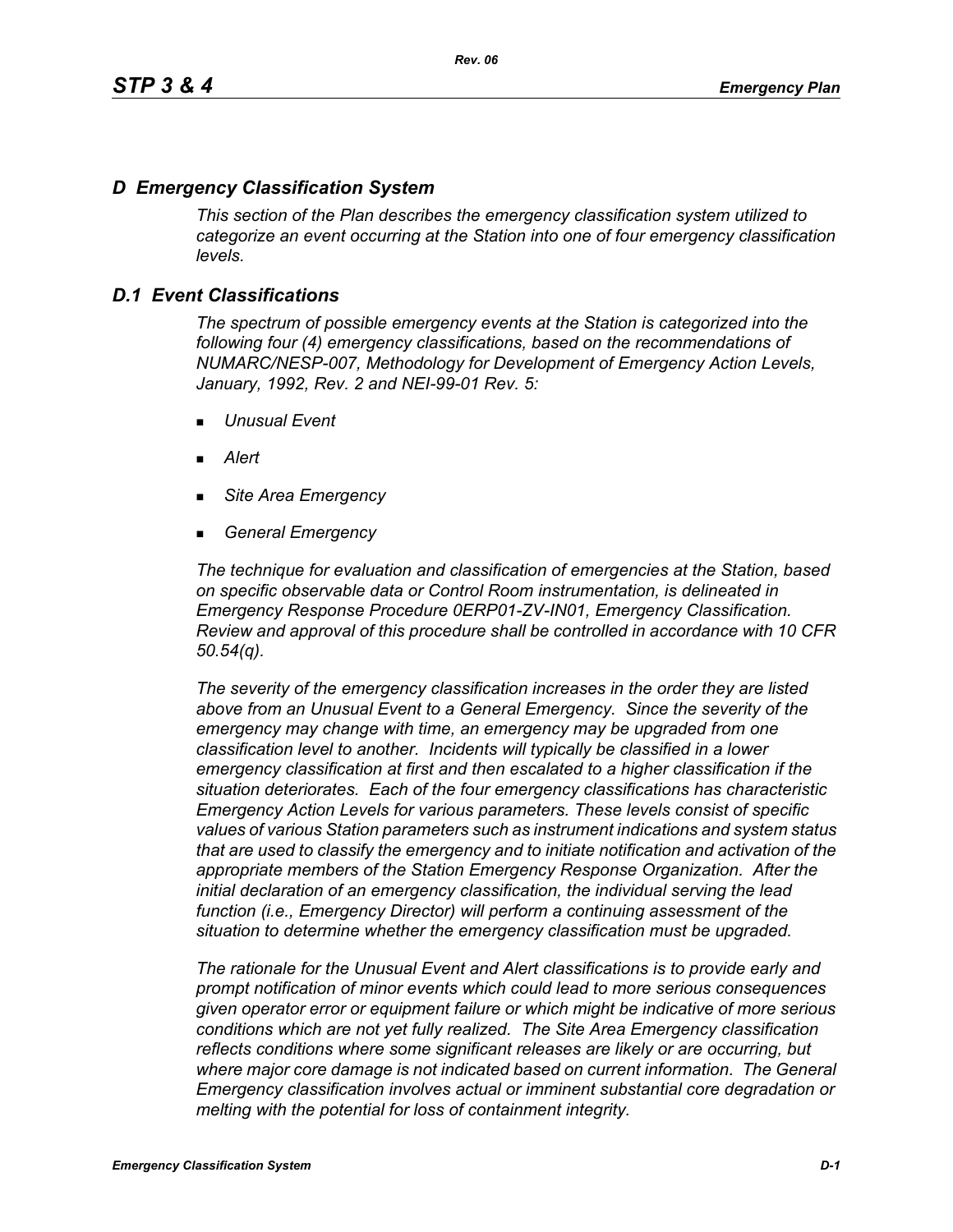*The philosophy taken for classification will always be to immediately declare the highest classification for which a set of limits have been attained (Emergency Action Levels). For example, a Site Area Emergency would be declared directly if the Emergency Action Level of that classification had been attained, even if the lower, Alert classification had not been previously declared. In utilizing the Emergency Action Level criteria as the basis for initiating emergency response activity, there may be instances when the Station Operations staff cannot determine quickly which of two action levels is appropriate for a particular occurrence. In those cases, the occurrence*  is treated as the higher level of classification and the appropriate response for that level *is initiated.*

## *D.2 Safety Features*

*The Units are designed with structures, systems, and components to prevent or mitigate the consequences of postulated events that may result in the release of radioactive material into the environment that could produce doses in excess of established values. The Units are also designed with process, radiation monitoring, and analytical instrumentation to measure radioactivity in the Units system fluids, building atmospheres, and liquid and gaseous effluents. These structures, systems, and components are also described in the Final Safety Analysis Report(s).*

*The initiating conditions and events that determine the emergency classification are based on the actual or potential failure, malfunction, or improper operation of these structures, systems, and components. Some of the initiating conditions and events are directly identifiable by their existence, such as operation of a safety system or a fire, while others require observation of process and radiation monitoring instrumentation and/or radiochemical analysis.*

*Emergency Response Procedures 0ERP01-ZV-IN01, Emergency Classification, and Tables D-1 and D-2 provide initiating conditions that lead to Emergency Action Levels and associated emergency classification. Emergency Response Procedure 0ERP01-ZV-IN01, Emergency Classification, contains process parameter instrumentation and corresponding values, equipment status, and non-process conditions and events for identifying the initiating conditions and events that constitute the Emergency Action Level for each classification. The initiating conditions found under the various classifications are intended as general guidelines and represent the types of conditions that may be evaluated to confirm or modify, at any time, the emergency classification and action level response initiated by the Operations staff. The actual situation, however, from Unusual Event to General Emergency, involves many variables in going from plant instrumentation readouts of a pre-accident situation to significant radiological exposures to the public. Such readings may usefully serve as conservative criteria for determining when to mobilize various emergency organizations, but final decisions to notify and alert the public utilizing the Prompt Notification System are the decisions of the local and State governmental officials.*

*Station process emergency conditions and events are confirmed and mitigated by use of Emergency Operating Procedures. These procedures are based on guidelines developed by the Westinghouse and General Electric Owners Groups and require the*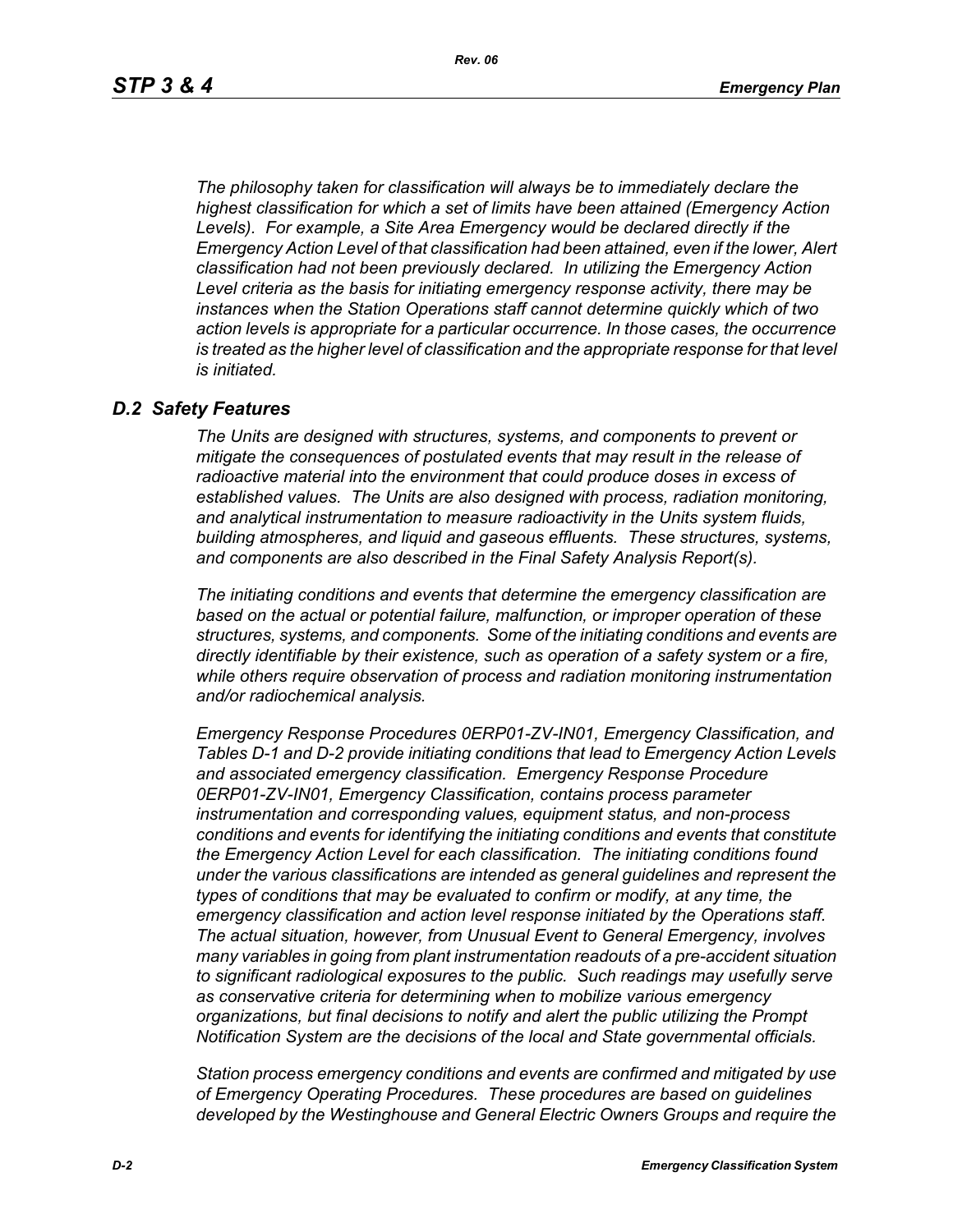*monitoring of critical safety functions and a diagnostic evaluation to classify the emergency.*

*Non-process emergency conditions and events are confirmed as required by the use of specific Station procedures or physical confirmation.*

*Station procedures contain the specific instrumentation, equipment status, and nonprocess conditions and events that are used to establish the emergency classification.*

# *D.3 Emergency Classifications*

*The following subsections describe each emergency classification. The descriptions contained in these subsections are not intended to be totally descriptive nor allinclusive. The Emergency Director will declare an appropriate emergency classification when, in his judgment, the Station status warrants.*

## *D.3.1 Unusual Event Classification*

*Unusual Event is the least severe of the four classes of emergency, in that events are in process or have occurred which indicate a potential degradation of the level of safety of the station or indicate a security threat to facility protection has been initiated. No releases of radioactive material requiring offsite response or monitoring are expected unless further degradation of safety systems occurs.*

*This classification includes those situations which, unless complicated by other factors, pose no harm to the public but for which it is prudent to notify Station personnel, State, local, and Federal officials to provide them with current information on unusual events which are occurring or have occurred at the Station*

*Events in this classification will initiate activation of the Emergency Notification and Response System (ENRS) to notify Emergency Response Organization (ERO) Personnel. This is an information only notification and does not require activation of Emergency Facilities.* 

# *D.3.2 Alert Classification*

*The Alert classification includes events that are in process or have occurred which involve an actual or potential substantial degradation of the level of safety of the station or a security event that involves probable life threatening risk to site personnel or damage to site equipment because of HOSTILE ACTION. Any releases are expected to be limited to small fractions of the Environmental Protection Agency (EPA) Protective Action Guideline exposure levels. This emergency classification includes those situations for which it is prudent to notify Station personnel, and State, Local, and Federal officials in order to assure that emergency personnel are available to respond should the situation become more serious. These situations, unless upgraded to a more severe emergency classification, pose no threat to the public but confirmatory radiological monitoring by the State may be appropriate in order to verify that no harm to the public has occurred.*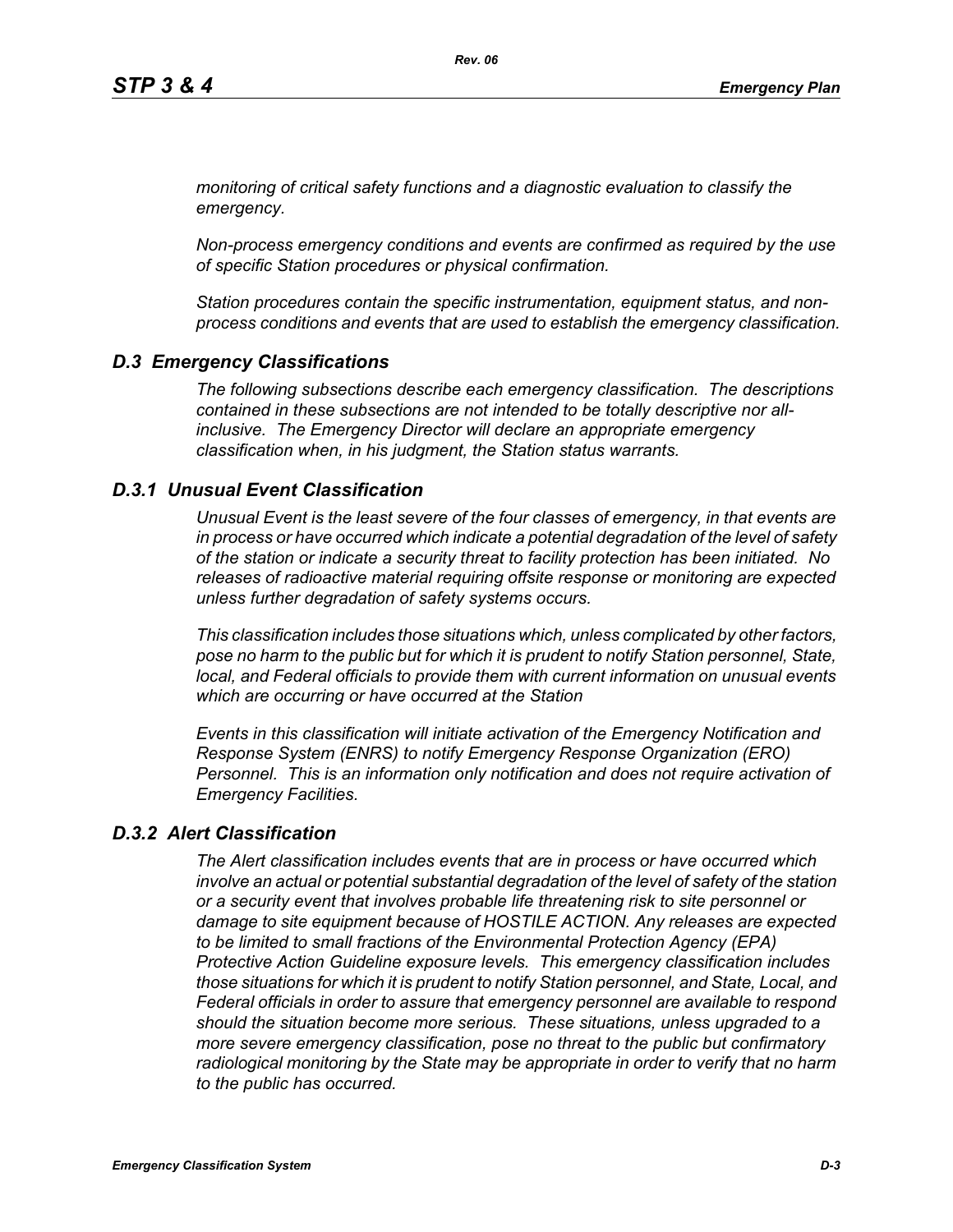*Events in this classification will initiate activation of the Technical Support Center and Operations Support Center. The Emergency Operations Facility and the Joint Information Center shall be staffed as a precautionary action and may be activated at the discretion of the Emergency Director. The personnel in the Emergency Operations Facility act in a support function to the Technical Support Center. The Emergency Operations Facility Dose Projection capability is activated at an Alert. Any Emergency Response Facility may be activated at the discretion of the Emergency Director.*

## *D.3.3 Site Area Emergency Classification*

*The Site Area Emergency classification includes events that are in process or have occurred which involve an actual or likely major failures of station functions needed for protection of the public or HOSTILE ACTION that results in intentional damage or malicious acts; (1) toward site personnel or equipment that could lead to the likely failure of or; (2) that prevent effective access to equipment needed for the protection of the public. Any releases are not expected to result in exposure levels which exceed Environmental Protection Agency (EPA) Protective Action Guideline exposure levels beyond the site boundary. This emergency classification includes those situations for which it is prudent to notify Station personnel, State, County, and Federal officials to allow emergency response facilities to be staffed and personnel required for evacuation of near site areas to prepare and stage should the situation become more serious.* 

*Situations classified under the Site Area Emergency classification are those for which it may be prudent to provide early warning to the general public within the ten (10) mile Emergency Planning Zone to provide an increased state of readiness should the situation become more serious.*

*Although Protective Action Recommendation are not required, declaration of a Site Area Emergency will require initiation of emergency response actions by the Station personnel and the State and County authorities.*

## *D.3.4 General Emergency Classification*

*The General Emergency is the most severe emergency classification defined in this Plan. The General Emergency classification includes events that are in process or have occurred which involve actual or imminent substantial core degradation or melting with potential for loss of containment integrity or HOSTILE ACTION that results in an actual loss of physical control of the facility. Releases can be reasonably expected to exceed Environmental Protection Agency (EPA) Protective Action Guideline exposure levels offsite for more than the immediate site area. This emergency classification includes those situations for which it is prudent to notify Station personnel, State, County, and Federal officials to allow the cognizant organizations to take predetermined protective actions, such as shelter or evacuation of the public, in order to minimize the potential for radiological exposure of the public. For these situations, it is prudent to provide early warning to the population within the ten (10) mile Emergency Planning Zone to allow the public to take any necessary protective actions.*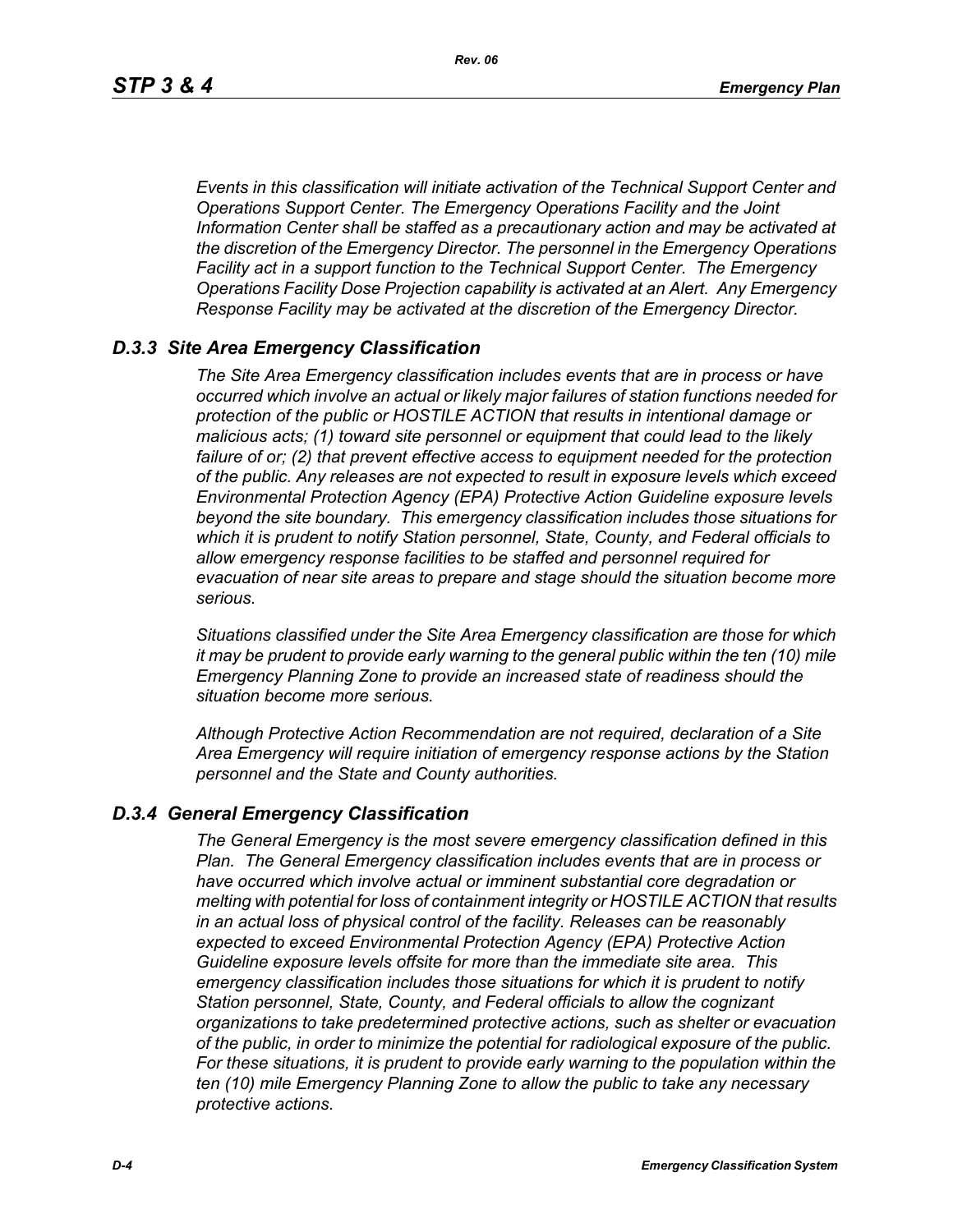## *Table D-1 (Units 1 and 2) Initiating Conditions For Emergency Classification Page 1 of 4*

**NOTE** *The following GENERALIZED initiating conditions describe entry into the four emergency classifications for each category. Refer to Emergency Plan Implementing Procedures for, Emergency Classification for the SPECIFIC initiating conditions, plant parameter values and Emergency Action Levels.*

|                                    |                                                                                                                                                                        |                                                                                                                                                                                                                                                                                                                | <b>SITE AREA</b>                                                                                                                                                                                                                                           | <b>GENERAL</b>                                                                                   |
|------------------------------------|------------------------------------------------------------------------------------------------------------------------------------------------------------------------|----------------------------------------------------------------------------------------------------------------------------------------------------------------------------------------------------------------------------------------------------------------------------------------------------------------|------------------------------------------------------------------------------------------------------------------------------------------------------------------------------------------------------------------------------------------------------------|--------------------------------------------------------------------------------------------------|
| <b>CATEGORIES</b>                  | <b>UNUSUAL EVENT</b>                                                                                                                                                   | <b>ALERT</b>                                                                                                                                                                                                                                                                                                   | <b>EMERGENCY</b>                                                                                                                                                                                                                                           | <b>EMERGENCY</b>                                                                                 |
| <b>Fission product</b><br>barriers | Any loss or any<br>potential loss of<br>containment<br>Fuel clad<br>degradation<br>Reactor coolant<br>system leakage                                                   | Any loss or any<br>potential loss of<br>clad or reactor<br>coolant system                                                                                                                                                                                                                                      | Loss of both fuel<br>clad and reactor<br>coolant system or<br>potential loss of<br>both fuel clad and<br>reactor coolant<br>system<br>or<br>Potential loss of<br>either fuel clad or<br>reactor coolant<br>system and loss of<br>any additional<br>barrier | Loss of any two<br>barriers and<br>potential loss or<br>loss of third barrier                    |
| Electrical                         | Unplanned loss of<br>class 1E direct<br>current power<br>during cold<br>shutdown or<br>refueling<br>Loss of offsite<br>power to<br>engineered safety<br>feature busses | AC power to 3<br>engineered safety<br>feature busses is<br>reduced to a single<br>power source such<br>that any single<br>failure would result<br>in loss of all AC<br>power<br>Loss of offsite and<br>onsite power to all<br>3 engineered safety<br>feature busses<br>during cold<br>shutdown or<br>refueling | Loss of all class 1E<br>direct current<br>power<br>Loss of offsite and<br>onsite power to all<br>3 engineered safety<br>feature busses                                                                                                                     | Prolonged loss of<br>offsite and onsite<br>power to all 3<br>engineered safety<br>feature busses |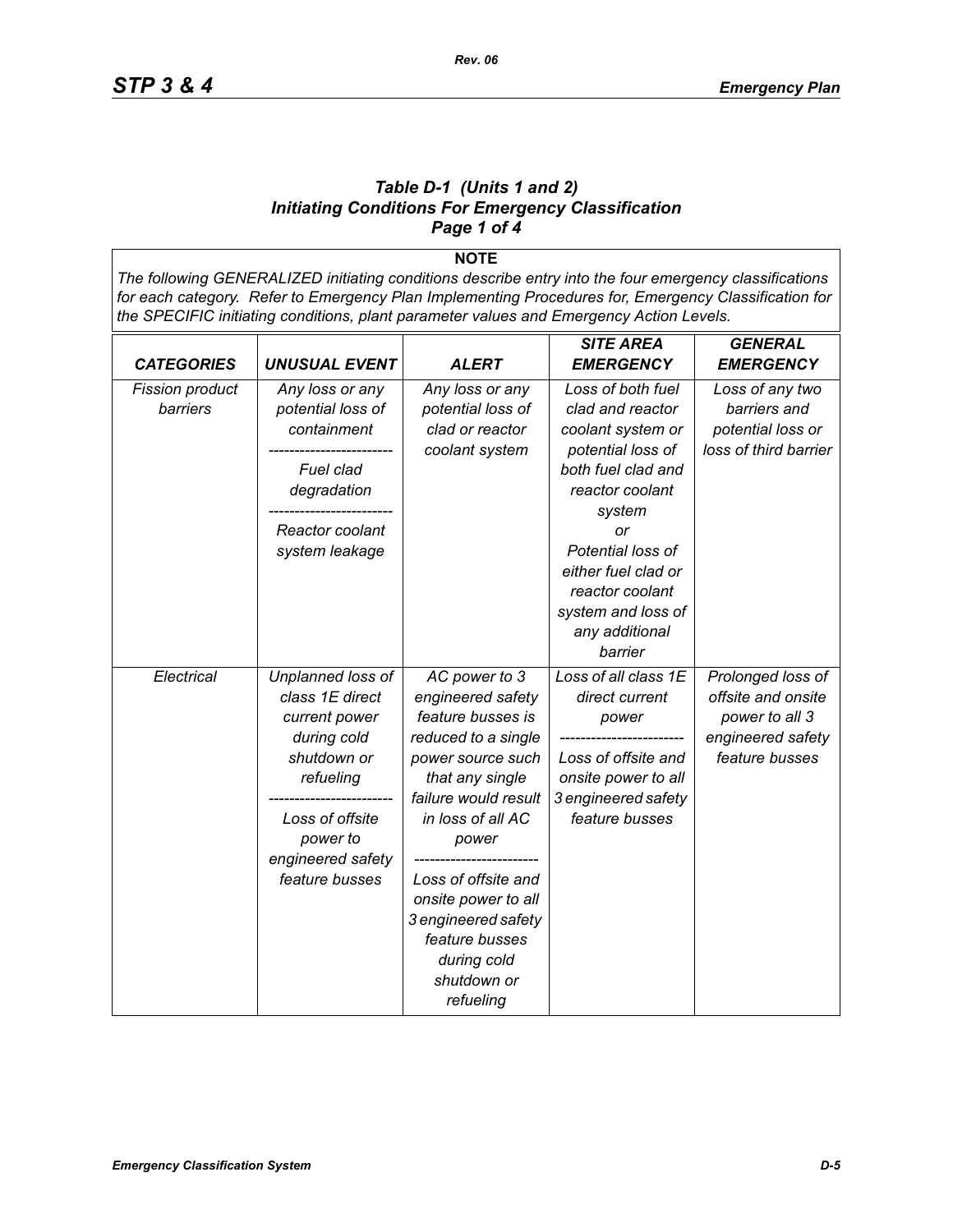# *Table D-1 (Units 1 and 2) Initiating Conditions for Emergency Classification Page 2 of 4*

| <b>CATEGORIES</b>    | <b>UNUSUAL EVENT</b>        | <b>ALERT</b>          | <b>SITE AREA</b><br><b>EMERGENCY</b> | <b>GENERAL</b><br><b>EMERGENCY</b> |
|----------------------|-----------------------------|-----------------------|--------------------------------------|------------------------------------|
| Reactor protection / | Inability to reach          | Failure of reactor    | Failure of reactor                   | Failure of the                     |
| <b>Technical</b>     | required shutdown           | protection system     | protection system                    | reactor protection                 |
| Specification        | within required             | to complete or        | to complete or                       | system to complete                 |
|                      | <b>Technical</b>            | initiate an           | initiate an                          | an automatic                       |
|                      | <b>Specification limits</b> | automatic reactor     | automatic reactor                    | reactor trip and                   |
|                      |                             | trip and manual trip  | trip and manual trip                 | manual trip was not                |
|                      |                             | was successful        | was not successful                   | successful and                     |
|                      |                             |                       |                                      | indication of                      |
|                      |                             |                       |                                      | extreme challenge                  |
|                      |                             |                       |                                      | to ability to cool the             |
|                      |                             |                       |                                      | core                               |
| Communications /     | Unplanned loss of           | Unplanned loss of     | Inability to monitor                 |                                    |
| <b>Alarms</b>        | all onsite or offsite       | most Control Room     | a significant                        |                                    |
| Assessment           | communications              | safety system         | transient in                         |                                    |
|                      | capabilities                | annunciation or       | progress                             |                                    |
|                      |                             | indication with       |                                      |                                    |
|                      | Unplanned loss of           | either (1) a          |                                      |                                    |
|                      | most control room           | significant transient |                                      |                                    |
|                      | safety system               | in progress, or (2)   |                                      |                                    |
|                      | annunciation or             | compensatory          |                                      |                                    |
|                      | indication                  | indicators are        |                                      |                                    |
|                      |                             | unavailable           |                                      |                                    |
| Shutdown             | Unplanned loss of           | Inability to maintain | Complete loss of                     |                                    |
| Maintenance          | class 1E direct             | plant in cold         | any function                         |                                    |
|                      | current power               | shutdown              | needed to achieve                    |                                    |
|                      | during cold                 |                       | or maintain hot                      |                                    |
|                      | shutdown or                 | Loss of offsite and   | shutdown                             |                                    |
|                      | refueling                   | onsite power to all   |                                      |                                    |
|                      |                             | 3 engineered safety   | Loss of water level                  |                                    |
|                      |                             | feature busses        | in the reactor                       |                                    |
|                      |                             | during cold           | vessel that has or                   |                                    |
|                      |                             | shutdown or           | will uncover fuel in                 |                                    |
|                      |                             | refueling             | the reactor vessel                   |                                    |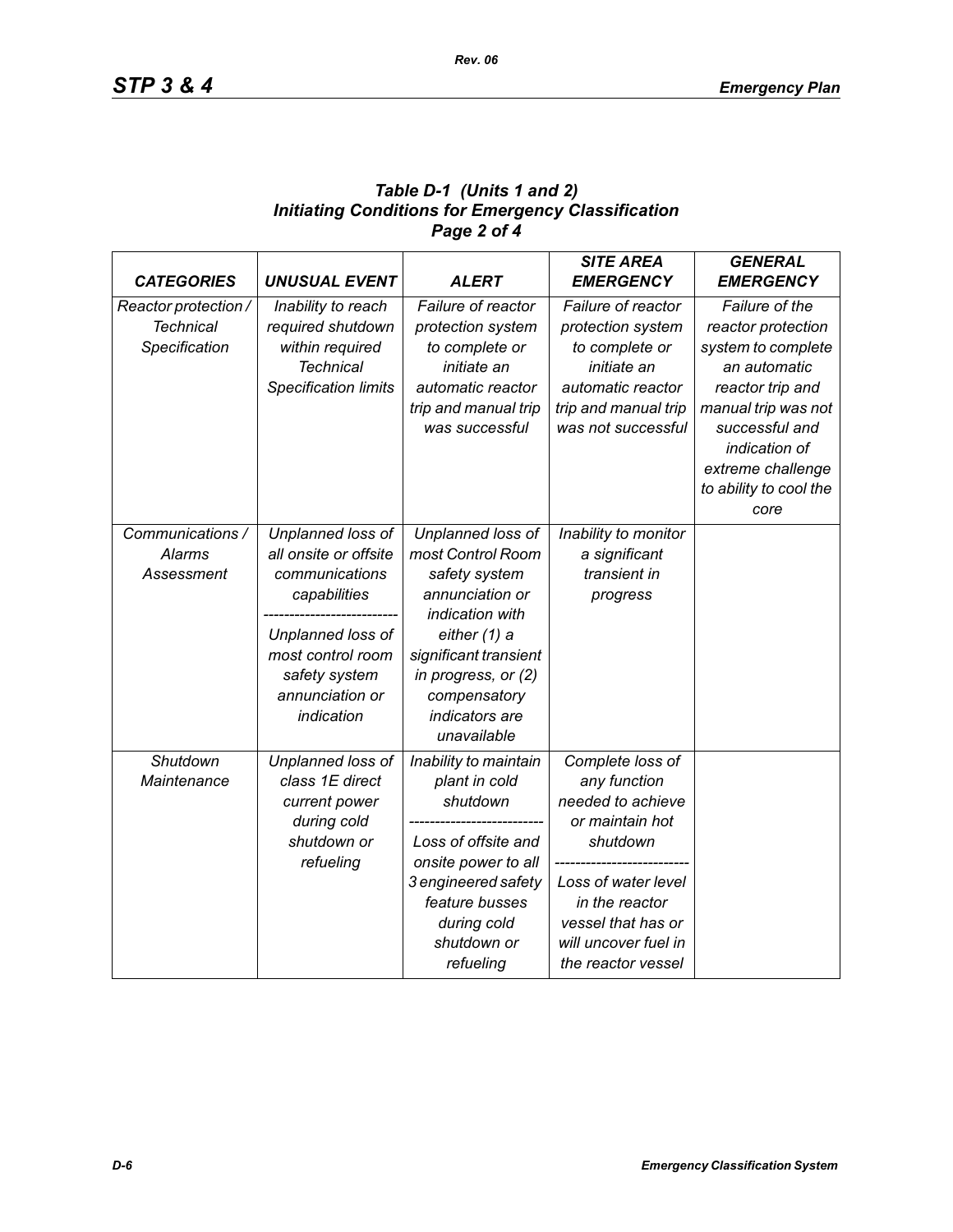| Table D-1 (Units 1 and 2)                                 |
|-----------------------------------------------------------|
| <b>Initiating Conditions for Emergency Classification</b> |
| Page 3 of 4                                               |

| <b>CATEGORIES</b>       | <b>UNUSUAL EVENT</b>                                                                             | <b>ALERT</b>                                                                                                                                                                                                                                                                                                                                                                        | <b>SITE AREA</b><br><b>EMERGENCY</b>                                                                                   | <b>GENERAL</b><br><b>EMERGENCY</b>                                                                                                             |
|-------------------------|--------------------------------------------------------------------------------------------------|-------------------------------------------------------------------------------------------------------------------------------------------------------------------------------------------------------------------------------------------------------------------------------------------------------------------------------------------------------------------------------------|------------------------------------------------------------------------------------------------------------------------|------------------------------------------------------------------------------------------------------------------------------------------------|
| Radiological<br>release | Unplanned release<br>above limits for 60<br>minutes                                              | Unplanned release<br>significantly above<br>limits                                                                                                                                                                                                                                                                                                                                  | Radiological<br>release which may<br>approach<br>environmental<br>protection agency<br>protective action<br>guidelines | Radiological<br>release which<br>would result in<br>doses at or above<br>environmental<br>protection agency<br>protective action<br>guidelines |
| <b>Radiation levels</b> | Unexpected<br>increase in plant<br>radiation levels or<br>airborne<br>concentrations             | Release of<br>radioactive material<br>or increase in<br>radiation levels that<br>impedes operation<br>of systems required<br>to maintain safe<br>operation or to<br>establish or<br>maintain cold<br>shutdown<br>Major damage to<br>irradiated fuel or<br>loss of water level<br>that has or will<br>result in uncovering<br>of irradiated fuel<br>outside of the<br>reactor vessel | Unexpected<br>increases in<br>containment<br>radiation levels<br>(100 rem/hour)                                        | Unexpected<br>increase in<br>containment<br>radiation levels<br>(1000 rem/hour)                                                                |
| Fire/explosion          | Fire or explosion in<br>the protected area<br>or switchyard which<br>affects normal<br>operation | Fire or explosion in<br>a vital area<br>potentially affecting<br>safe shutdown or<br>decay heat removal                                                                                                                                                                                                                                                                             |                                                                                                                        |                                                                                                                                                |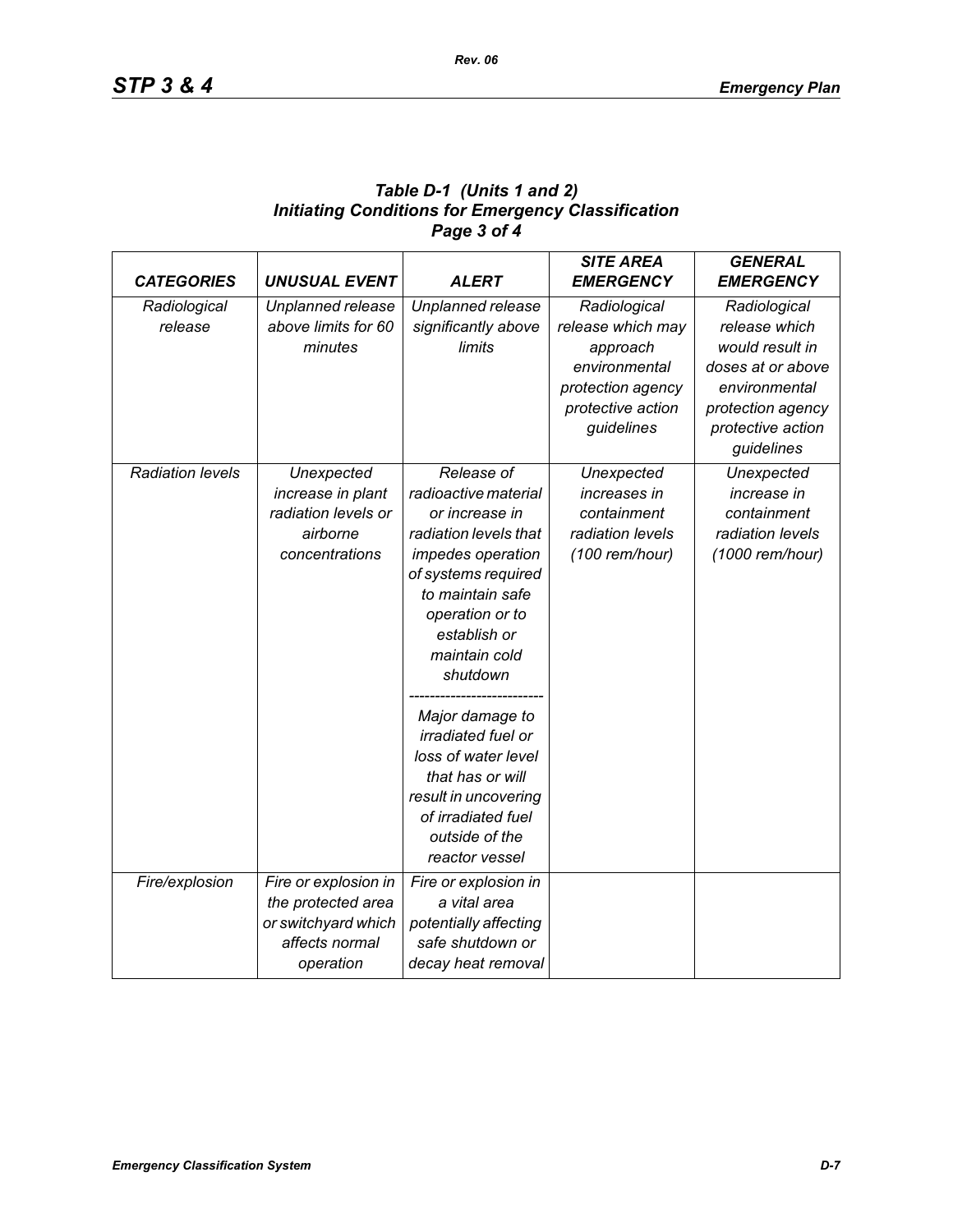# *Table D-1 (Units 1 and 2) Initiating Conditions for Emergency Classification Page 4 of 4*

| <b>CATEGORIES</b>                                                       | <b>UNUSUAL EVENT</b>                                                    | <b>ALERT</b>                                                                            | <b>SITE AREA</b><br><b>EMERGENCY</b>                                                                                            | <b>GENERAL</b><br><b>EMERGENCY</b>                                                             |
|-------------------------------------------------------------------------|-------------------------------------------------------------------------|-----------------------------------------------------------------------------------------|---------------------------------------------------------------------------------------------------------------------------------|------------------------------------------------------------------------------------------------|
| Security                                                                | Confirmed security<br>event which<br>indicates a                        | Security event in<br>the protected area                                                 | Security event in<br>the Vital Area                                                                                             | Security event<br>resulting in loss of<br>physical control of                                  |
|                                                                         | potential<br>degradation in the<br>level of safety of<br>the plant      | Notification of an<br>airborne attack<br>threat                                         | Site attack                                                                                                                     | the facility                                                                                   |
|                                                                         |                                                                         | Notification of<br>hostile action within<br>the owner<br>controlled area                |                                                                                                                                 |                                                                                                |
| Toxic /Flammable<br>gas                                                 | Toxic/Flammable<br>gases affecting<br>plant operation                   | Toxic /Flammable<br>gases potentially<br>affecting safe<br>operation                    |                                                                                                                                 |                                                                                                |
| Natural or<br>destructive<br>phenomena<br>affecting plant vital<br>area | Natural or<br>destructive<br>phenomena<br>affecting plant<br>operations | Natural or<br>destructive<br>phenomena<br>potentially affecting<br>safe plant operation |                                                                                                                                 |                                                                                                |
| <b>Control Room</b><br>evacuation                                       |                                                                         | <b>Control Room</b><br>evacuation                                                       | Control Room<br>evacuation                                                                                                      | Control Room<br>evacuation and<br>plant control cannot<br>be established                       |
| <b>Miscellaneous</b><br>events                                          | <b>Miscellaneous</b><br>events affecting<br>plant operations            | <b>Miscellaneous</b><br>events potentially<br>affecting safe plant<br>operations        | <b>Miscellaneous</b><br>events affect the<br>ability to shutdown<br>the plant or<br>maintain it in a safe<br>shutdown condition | <b>Miscellaneous</b><br>events which may<br>potentially result in<br>a hazard to the<br>public |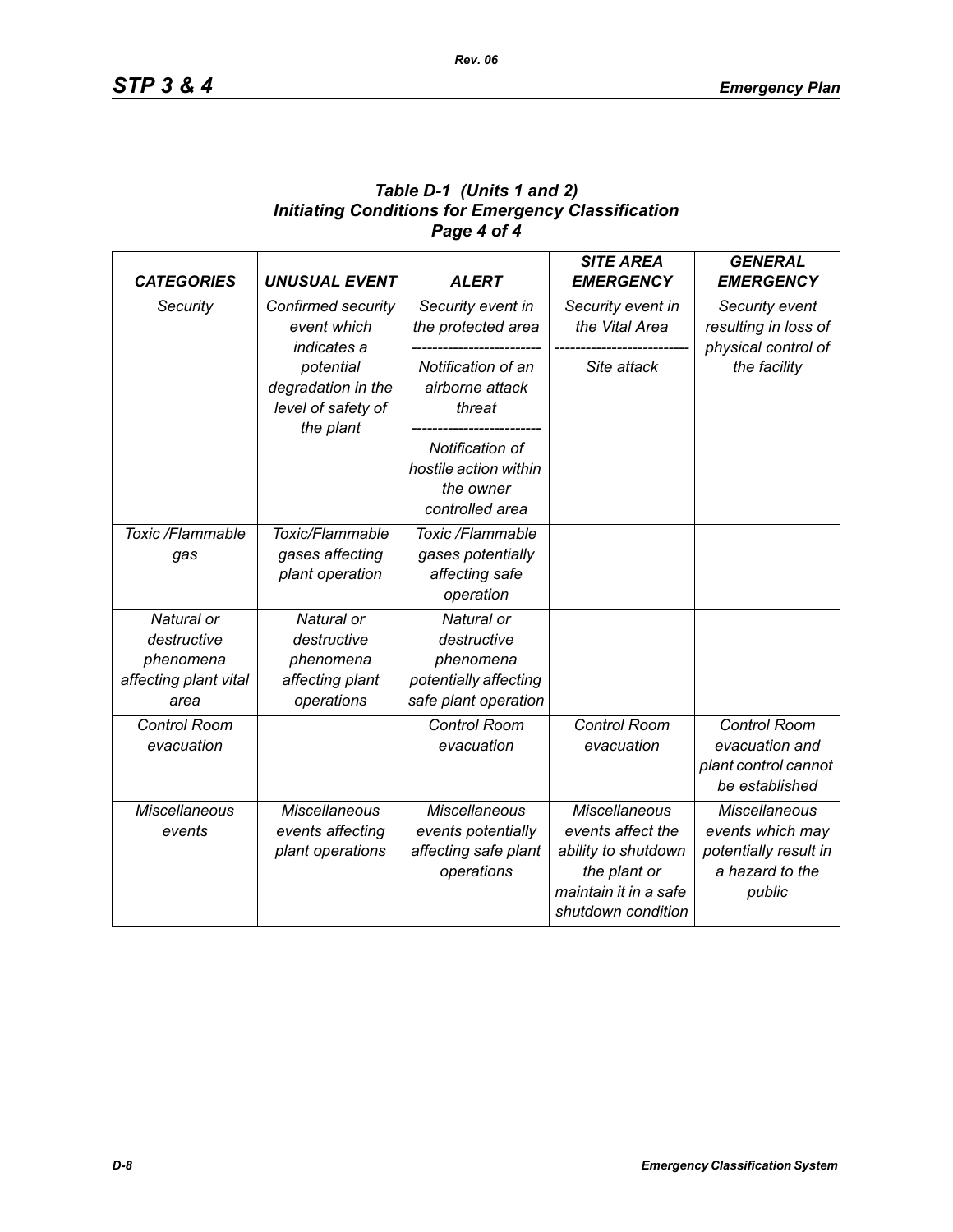### **Table D-2 (Units 3 and 4) Initiating Conditions for Emergency Classification Page 1 of 4**

**NOTE**

The following GENERALIZED initiating conditions describe entry into the four emergency classifications for each category. Refer to Emergency Plan Implementing Procedures for Emergency Classification for the SPECIFIC initiating conditions, plant parameter values and Emergency Action Levels.

| <b>UNUSUAL EVENT</b>                                                                                   | <b>ALERT</b>                                                                                 | <b>SITE AREA</b><br><b>EMERGENCY</b>                                               | <b>GENERAL</b><br><b>EMERGENCY</b>                                                                                                    |
|--------------------------------------------------------------------------------------------------------|----------------------------------------------------------------------------------------------|------------------------------------------------------------------------------------|---------------------------------------------------------------------------------------------------------------------------------------|
| CU1 - RCS leakage.                                                                                     | CA1 - Loss of RCS/RPV<br>inventory with irradiated<br>fuel in the RPV.                       | CS1 - Loss of RPV<br>inventory affecting core<br>decay heat removal<br>capability. | CG1 - Loss of RPV<br>inventory affecting fuel<br>clad integrity with<br>containment challenged<br>with irradiated fuel in the<br>RPV. |
| CU2 - Unplanned loss of<br>RCS inventory with<br>irradiated fuel in the<br>RPV.                        |                                                                                              |                                                                                    |                                                                                                                                       |
| <b>CU3 - Loss of all off-site</b><br>AC Power to emergency<br>busses for greater than<br>15 minutes.   | <b>CA3 - Loss of all off-site</b><br>and all on-site AC power<br>to emergency busses.        |                                                                                    |                                                                                                                                       |
| <b>CU4 - Unplanned loss of</b><br>decay heat removal<br>capability with irradiated<br>fuel in the RPV. | CA4 - Inability to<br>maintain plant in cold<br>shutdown with irradiated<br>fuel in the RPV. |                                                                                    |                                                                                                                                       |
| <b>CU6 - Unplanned loss of</b><br>all on-site or off-site<br>communications<br>capabilities.           |                                                                                              |                                                                                    |                                                                                                                                       |
| <b>CU7</b> - Unplanned loss of<br>required DC power for<br>greater than 15 minutes.                    |                                                                                              |                                                                                    |                                                                                                                                       |
| <b>CU8 - Inadvertent</b><br>criticality.                                                               |                                                                                              |                                                                                    |                                                                                                                                       |

Recognition Category C - Cold Shutdown/Refueling System Malfunctions (cont.)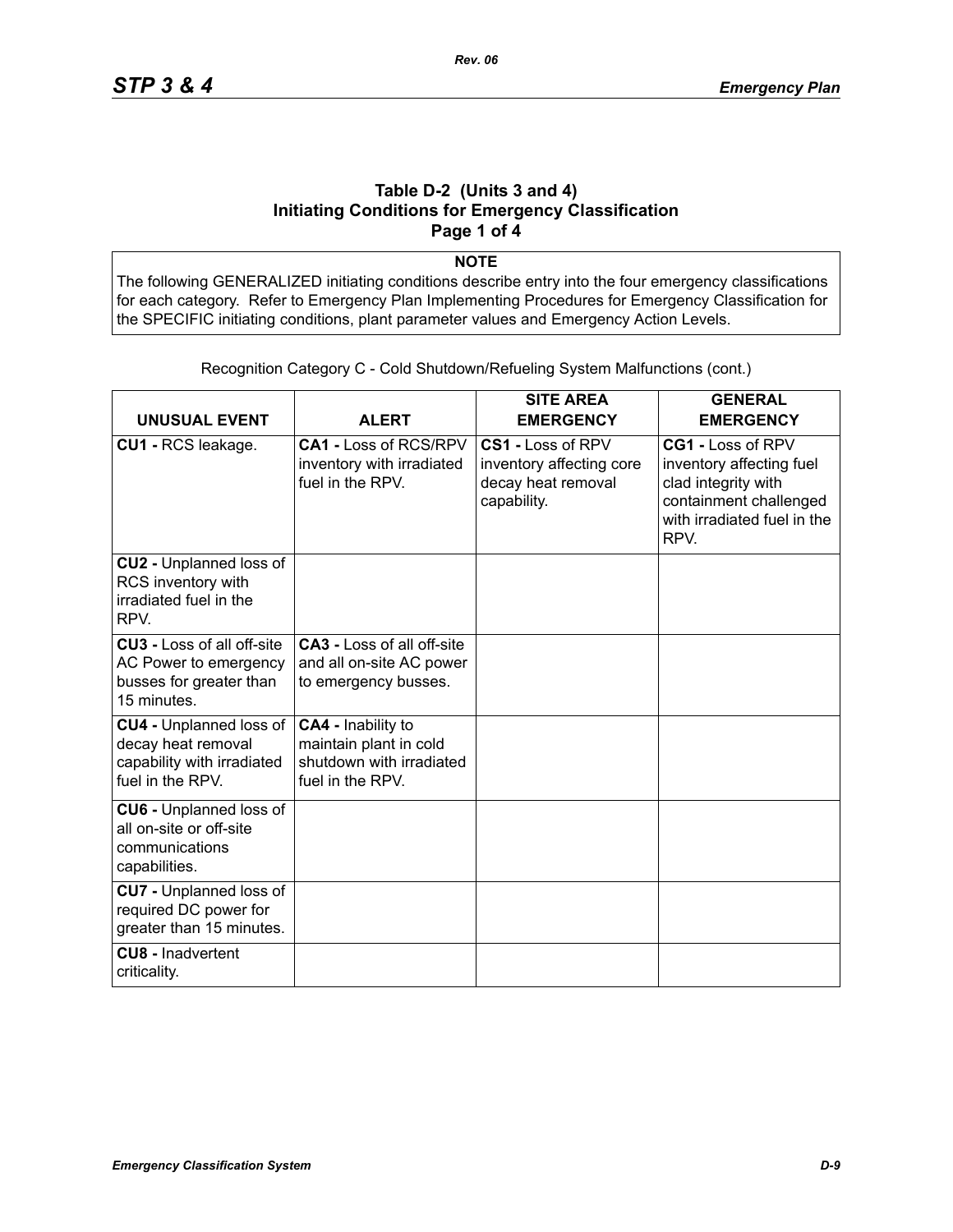# **Table D-2 (Units 3 and 4) Initiating Conditions for Emergency Classification Page 2 of 4**

#### Recognition Category F - Fission Product Barriers

| <b>UNUSUAL EVENT</b>                                             | <b>ALERT</b>                                                          | <b>SITE AREA</b><br><b>EMERGENCY</b>                       | <b>GENERAL</b><br><b>EMERGENCY</b>                                                  |
|------------------------------------------------------------------|-----------------------------------------------------------------------|------------------------------------------------------------|-------------------------------------------------------------------------------------|
| <b>FU1-</b> Any loss or any<br>potential loss of<br>containment. | FA1- Any loss or any<br>potential loss of either<br>fuel clad or RCS. | <b>FS1-</b> Loss or potential<br>loss of any two barriers. | FG1- Loss of any two<br>barriers and loss or<br>potential loss of third<br>barrier. |

#### Recognition Category H - Hazards and Other Conditions Affecting Plant Safety

| <b>UNUSUAL EVENT</b>                                                                                                                                                     | <b>ALERT</b>                                                                                                                                                                                                                                             | <b>SITE AREA</b><br><b>EMERGENCY</b>                        | <b>GENERAL</b><br><b>EMERGENCY</b>                                                         |
|--------------------------------------------------------------------------------------------------------------------------------------------------------------------------|----------------------------------------------------------------------------------------------------------------------------------------------------------------------------------------------------------------------------------------------------------|-------------------------------------------------------------|--------------------------------------------------------------------------------------------|
| <b>HU1-</b> Natural or<br>destructive phenomena<br>affecting the Protected<br>Area.                                                                                      | <b>HA1-</b> Natural or<br>destructive phenomena<br>affecting a plant Vital<br>Area.                                                                                                                                                                      |                                                             |                                                                                            |
| <b>HU2-</b> Fire within<br>Protected Area boundary<br>not extinguished in less<br>than 15 minutes of<br>detection or explosion<br>within the Protected Area<br>Boundary. | HA2- Fire or explosion<br>affecting the operability<br>of plant safety systems<br>required to establish or<br>maintain safe shutdown.                                                                                                                    |                                                             |                                                                                            |
| HU3- Release of toxic,<br>corrosive, asphyxiant, or<br>flammable gases<br>deemed detrimental to<br>normal plant operations.                                              | <b>HA3-Access to a Vital</b><br>Area is prohibited due to<br>release of toxic,<br>corrosive, asphyxiant or<br>flammable gases which<br>jeopardizes operation of<br>systems required to<br>maintain safe operations<br>or safely shutdown the<br>reactor. |                                                             |                                                                                            |
| <b>HU4- Confirmed security</b><br>condition or threat which<br>indicates a potential<br>degradation in the level<br>of safety of the plant.                              | <b>HA4-</b> Hostile action<br>within the Owner<br>Controlled Area or<br>airborne attack threat.                                                                                                                                                          | <b>HS4-</b> Hostile action<br>within the Protected<br>Area. | <b>HG1-</b> Hostile action<br>resulting in loss of<br>physical control of the<br>facility. |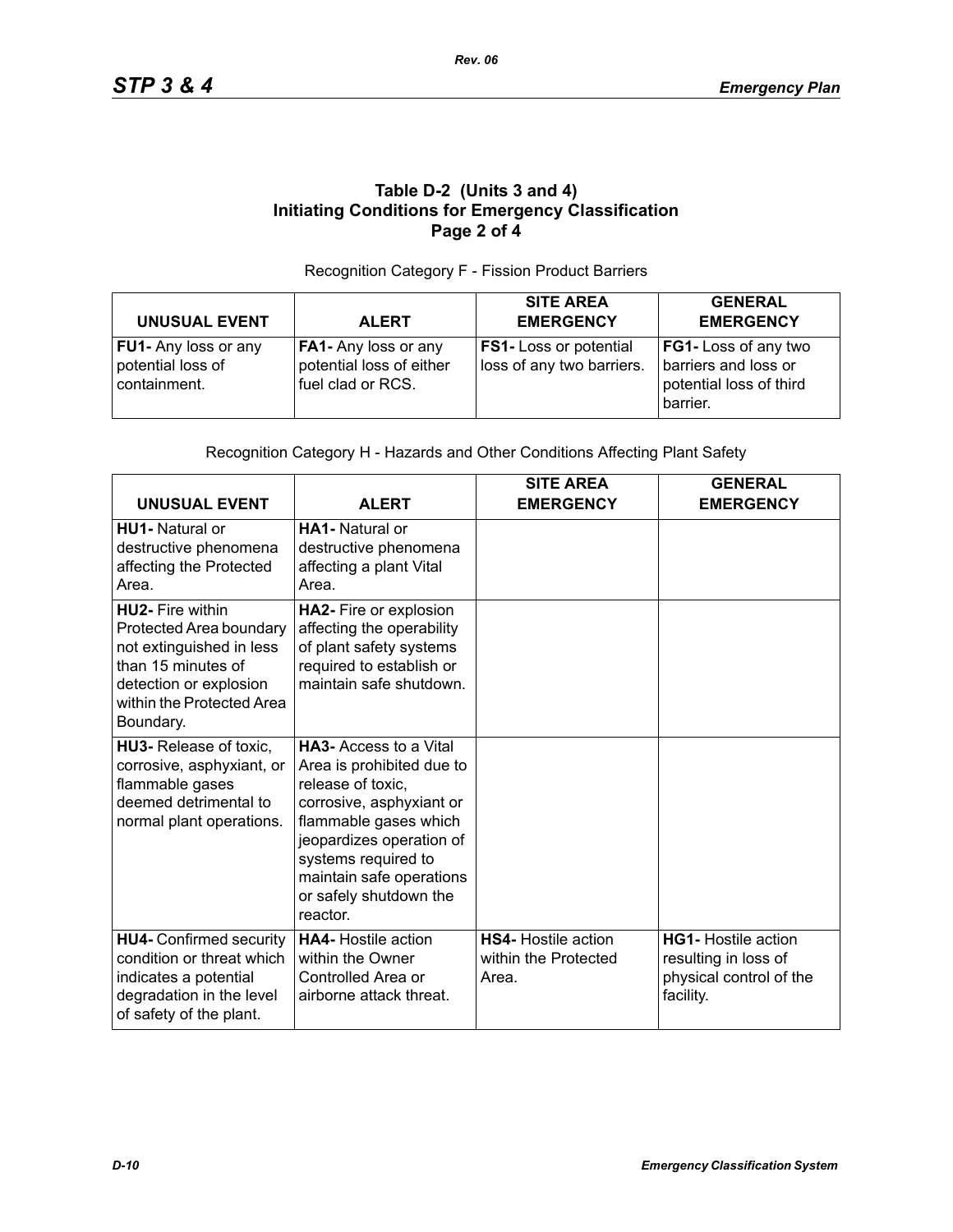# **Table D-2 (Units 3 and 4) Initiating Conditions for Emergency Classification Page 3 of 4**

Recognition Category H - Hazards and Other Conditions Affecting Plant Safety (Continued)

| <b>UNUSUAL EVENT</b>                                                                                                                       | <b>ALERT</b>                                                                                                                                 | <b>SITE AREA</b><br><b>EMERGENCY</b>                                                                                                                    | <b>GENERAL</b><br><b>EMERGENCY</b>                                                                                                             |
|--------------------------------------------------------------------------------------------------------------------------------------------|----------------------------------------------------------------------------------------------------------------------------------------------|---------------------------------------------------------------------------------------------------------------------------------------------------------|------------------------------------------------------------------------------------------------------------------------------------------------|
| <b>HU5-</b> Other conditions<br>existing which in the<br>judgment of the<br><b>Emergency Director</b><br>warrant declaration of a<br>NOUE. | <b>HA6-</b> Other conditions<br>existing which in the<br>judgment of the<br><b>Emergency Director</b><br>warrant declaration of an<br>Alert. | <b>HS3-</b> Other conditions<br>existing which in the<br>judgment of the<br><b>Emergency Director</b><br>warrant declaration of<br>Site Area Emergency. | HG2- Other conditions<br>existing which in the<br>judgment of the<br><b>Emergency Director</b><br>warrant declaration of<br>General Emergency. |
|                                                                                                                                            | <b>HA5-</b> Control Room<br><b>Evacuation Has Been</b><br>Initiated.                                                                         | <b>HS2-</b> Control Room<br>Evacuation Has Been<br>Initiated and Plant<br>Control Cannot Be<br>Established.                                             |                                                                                                                                                |

Recognition Category R - Abnormal Radiation Levels/Radiological Effluents

|                                                                                                                                                                                                                     |                                                                                                                                                                                                                                        | <b>SITE AREA</b>                                                                                                                                                                                                     | <b>GENERAL</b>                                                                                                                                                                                                                        |
|---------------------------------------------------------------------------------------------------------------------------------------------------------------------------------------------------------------------|----------------------------------------------------------------------------------------------------------------------------------------------------------------------------------------------------------------------------------------|----------------------------------------------------------------------------------------------------------------------------------------------------------------------------------------------------------------------|---------------------------------------------------------------------------------------------------------------------------------------------------------------------------------------------------------------------------------------|
| <b>UNUSUAL EVENT</b>                                                                                                                                                                                                | <b>ALERT</b>                                                                                                                                                                                                                           | <b>EMERGENCY</b>                                                                                                                                                                                                     | <b>EMERGENCY</b>                                                                                                                                                                                                                      |
| RU1 - Any unplanned<br>release of gaseous or<br>liquid radio-activity to the<br>environment that<br>exceeds two times the<br>radiological effluent<br>Technical<br>Specifications/ODCM for<br>60 minutes or longer. | RA1 - Any unplanned<br>release of gaseous or<br>liquid radioactivity to the<br>environment that<br>exceeds 200 times the<br>Radiological Effluent<br>Technical<br>Specifications/ODCM for<br>15 minutes or longer.                     | RS1 - Off-site dose<br>resulting from an actual<br>or imminent release of<br>gaseous radioactivity<br>exceeds 100 mrem<br>TEDE or 500 mrem<br>thyroid CDE for the<br>actual or projected<br>duration of the release. | RG1 - Off-site dose<br>resulting from an actual<br>or imminent release of<br>gaseous radioactivity<br>exceeds 1000 mrem<br>TEDE or 5000 mrem<br>Thyroid CDE for the<br>actual or projected<br>duration of the release<br>using actual |
|                                                                                                                                                                                                                     |                                                                                                                                                                                                                                        |                                                                                                                                                                                                                      | meteorology.                                                                                                                                                                                                                          |
| RU2 - Unexpected rise in<br>plant radiation.                                                                                                                                                                        | <b>RA3 - Release of</b><br>radioactive material or<br>rise in radiation levels<br>within the facility that<br>impedes operation of<br>systems required to<br>maintain safe operations<br>or to establish or<br>maintain cold shutdown. |                                                                                                                                                                                                                      |                                                                                                                                                                                                                                       |
|                                                                                                                                                                                                                     | RA2 - Damage to<br>irradiated fuel or loss of<br>water level that has<br>resulted or will result in<br>the uncovering of<br>irradiated fuel outside<br>the reactor vessel.                                                             |                                                                                                                                                                                                                      |                                                                                                                                                                                                                                       |